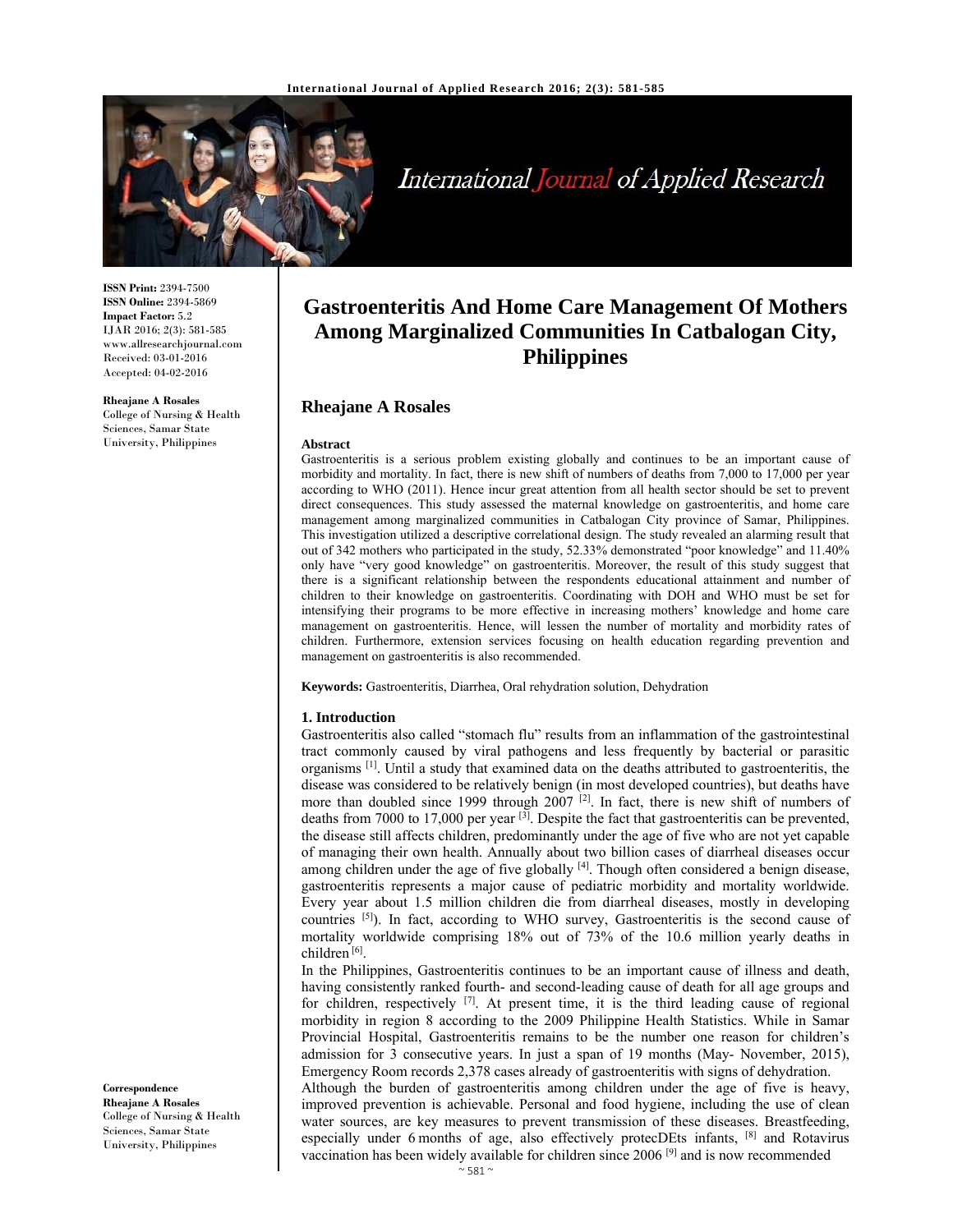Worldwide [1, 4]. Moreover, the use of Oral Rehydration Salt to prevent dehydration is encouraged by the UNICEF, DOH, and WHO. However, Studies show that though most of the mothers were familiar with the term oral rehydration salt (ORS), there were knowledge gaps as regards its correct preparation and administration [10].

While improved medical treatment combined with the programs of DOH to prevent and manage Gastroenteritis at home, many of these children continuously die endlessly. Many of these children were never seen at a health facility because services don't exist, because their families lack access to these services or mothers do not recognize the warning signs of this life threatening complication like dehydration [11]. Reflecting on this record, the researchers were then motivated to undertake a study on the existence of such a record. Saving the lives of millions of children at risk of death from gastroenteritis is possible with a comprehensive strategy that ensures all children in need to receive critical prevention and treatment measures even at home. Hence, this study was conducted.

#### **2. Research Objective**

This investigation assessed the maternal knowledge on gastroenteritis and home care management among marginalized communities in Catbalogan City, Philippines.

#### **3. Methodology**

#### **3.1 Design**

A Descriptive research design was adopted for this investigation. This design was used to determine the knowledge of mothers on gastroenteritis and home care management in marginalized communities in Catbalogan City, Philippines. Furthermore, relationships between respondents profile and their knowledge on gastroenteritis, home care management, manifestations of dehydration and oral rehydration therapy were also identified.

#### **3.2 Participants**

This study utilized convenience sampling to mothers living in marginalized communities in Catbalogan City, Philippines. A total of 342 mothers consented to fully participate in the investigation.

#### **3.3 Instrumentation**

The investigators utilized a questionnaire composed of 4 parts. Part I is a checklist that described the profile of mother respondents. Part II of the questionnaire were questions based on causes, signs and symptom, prevention and transmission modes. Part III assessed the knowledge of the respondents about the Home Care Management for Gastroenteritis, Part IV were questions assessing the knowledge of the mother respondents on manifestations of dehydration secondary to gastroenteritis while the last part of the questionnaire were questions about Oral Rehydration Solution. Part II- IV has possible responses of "yes" and "no". 'Yes' is given a value of 1 point, and 'no' with 0 points; the maximum possible score is 15. The higher the score, the greater the assumed knowledge about gastroenteritis. Result of test was interpreted as follows; 11 – 15 as "Very good knowledge",  $6 - 10$  as "Fair Knowledge", and  $0 - 5$  as "Poor Knowledge". The questionnaire was validated for its reliability resulting in statistical value of 0.89 (Cronbach's alpha). Meanwhile, The last part of the questionnaire utilized a filtering question in assessing the knowledge of the respondents on ORS.

#### **3.4 Ethical Considerations**

The study protocol was approved and reviewed by the Health Ethics Committee of Samar State University, Philippines. The investigators made sure that the respondents included are willing to fully participate the study by signing the consent. Furthermore, Confidentiality and anonymity of the respondents were maintained by only a code number on the questionnaire.

#### **3.5 Data Analysis**

The data collected were coded and entered into a computerized data base and was analyzed using the Statistical Package of the Social Science Program (SPPS, version 19). Descriptive statistics such as the, frequency, percentage, and standard deviation was used to quantify the profile of the patients. To test for the significance of the coefficient of correlation between a set of paired variables, Fisher's T-test and Pearson r were used.

## **4. Results**

| <b>Variables</b>              |                      | n(342) | <b>Percentage</b> |
|-------------------------------|----------------------|--------|-------------------|
|                               | 78-85                | 2      | 0.59              |
|                               | 70-77                | 9      | 2.64              |
|                               | 62-69                | 16     | 4.67              |
|                               | 54-61                | 35     | 10.23             |
|                               | $46 - 53$            | 59     | 17.25             |
| Age                           | 38-45                | 74     | 21.63             |
|                               | $30 - 37$            | 67     | 19.59             |
|                               | $22 - 29$            | 68     | 19.88             |
|                               | $14 - 21$            | 12     | 3.51              |
|                               | Single               | 134    | 39.18             |
|                               | Married              | 147    | 42.98             |
| <b>Marital Status</b>         | Widow/er             | 56     | 16.37             |
|                               | Separated            | 5      | 1.46              |
|                               | Post-graduate level  | 15     | 4.39              |
|                               | College level        | 77     | 22.51             |
| <b>Educational Attainment</b> | High school level    | 120    | 35.09             |
|                               | Elementary level     | 130    | 38.01             |
|                               | More than php 20,000 | 22     | 6.4               |
|                               | Php 16,000-20,000    | 17     | 5.0               |
| Monthly Income                | Php 11,000-15,000    | 41     | 12.1              |
|                               | Php 5,000-10,000     | 85     | 24.9              |

**Table I:** Demographic Profile of Respondents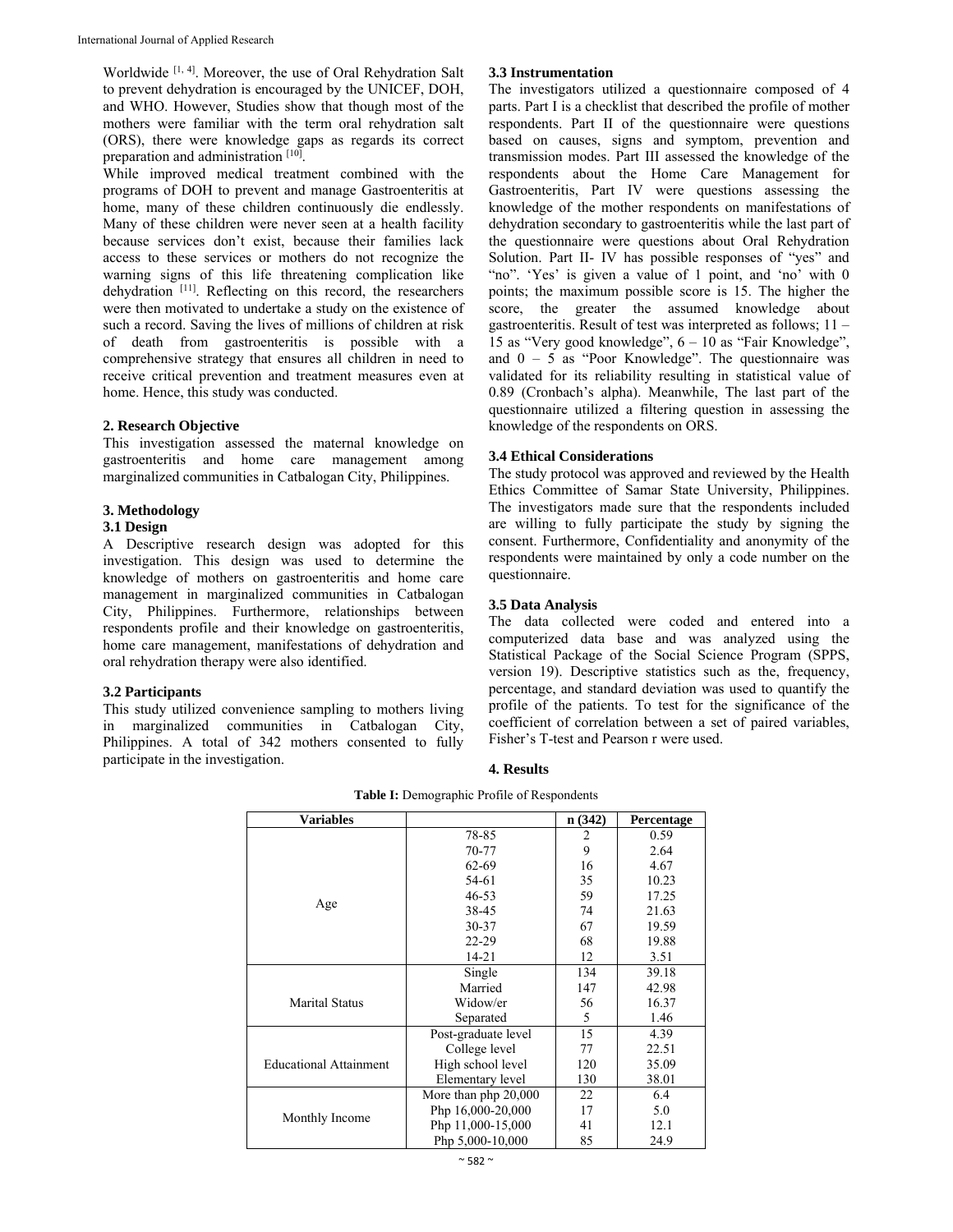|                    | Less than php $5,000$ |     | 51.4 |
|--------------------|-----------------------|-----|------|
|                    | More than 5           |     | 18.4 |
|                    |                       | 39  | 11.4 |
| Number of Children |                       | 49  | 14.3 |
|                    |                       | 69  | 19.9 |
|                    |                       | -62 | 20.2 |
|                    |                       |     |      |

As shown in the table, majority of the mother respondents are within the age bracket of 38-45 year old or 74 (21.63%) and Married 147 (42.98), but it is worth noting that 134 mothers or 39.18% are still single. Findings also suggest that

majority of the respondents 130 (38.01%) were not able to reach high school level. When it comes to monthly income, 51.4% of the mothers are earning less than 5,000 php only and most of them 70(18.4%) have more than 5 children.

**Table II:** Responses to Questions on Gastroenteritis

| <b>Indicators</b>                             | <b>Statement</b>                                                                                             | <b>Correct</b><br><b>Answer</b> | <b>Yes</b><br>$n\left(\frac{0}{0}\right)$ | N <sub>0</sub><br>$\mathbf{n}(\%)$ |
|-----------------------------------------------|--------------------------------------------------------------------------------------------------------------|---------------------------------|-------------------------------------------|------------------------------------|
| A. Causes of Gastroenteritis                  | 1. Viral pathogens can cause gastroenteritis                                                                 | Yes                             | 139(40.6)                                 | 203(59.4)                          |
|                                               | 2. Bacterial or parasitic organisms                                                                          | Yes                             | 234(68.4)                                 | 108(31.6)                          |
| B. Signs and Symptoms of<br>Gastroenteritis   | 3. Diarrhea is a sign gastroenteritis                                                                        | Yes                             | 215(62.9)                                 | 127(37.1)                          |
|                                               | 4. Abdominal pain and cramping are signs gastroenteritis                                                     | Yes                             | 206 (60.2)                                | 136 (39.8)                         |
|                                               | 5. Nausea is a sign gastroenteritis                                                                          | Yes                             | 145 (42.8)                                | 197 (57.6)                         |
|                                               | 6. Vomiting is a sign gastroenteritis                                                                        | Yes                             | 197(57.6)                                 | 145 (42.4)                         |
|                                               | 7. Fever is a sign gastroenteritis                                                                           | Yes                             | 168(49.1)                                 | 174(50.9)                          |
|                                               | 8. Anorexia is a sign gastroenteritis                                                                        | Yes                             | 161(47.1)                                 | 181 (52.9)                         |
|                                               | 9. Distention is a sign gastroenteritis                                                                      | Yes                             | 153(44.7)                                 | 189 (55.3)                         |
|                                               | 10. Hyperactive bowel sounds is a sign gastroenteritis                                                       | Yes                             | 132 (38.6)                                | 210(61.4)                          |
| D. Prevention of Gastroenteritis              | 11. Proper hand washing techniques after defecation and before<br>handling food                              | Yes                             | 243(71.1)                                 | 99 (28.9)                          |
|                                               | 12. Obtaining available vaccinations against bacterial and viral<br>gastroenteritis                          | Yes                             | 143(41.8)                                 | 199(58.2)                          |
|                                               | 13. Cleanliness and sanitation as well as proper handling, preparation<br>and storage techniques             | Yes                             | 217(63.5)                                 | 125(36.5)                          |
|                                               | 14. Not to eat food containing raw eggs and to refrain from buying<br>cans or boxes or jars that are damaged | Yes                             | 154 (45)                                  | 188 (55)                           |
| D. Mode of Transmission of<br>Gastroenteritis | 15. Gastroenteritis can be transmitted through Fecal-Oral route                                              | Yes                             | 157(45.9)                                 | 185(54.1)                          |

Table 2 presents the mother respondents answers on the questions about the causes, signs and symptoms, prevention, and mode of transmission of gastroenteritis. It can be seen in the table that majority of the participants ( $n= 203, 59.4\%$ ) do not know that viral pathogens can also cause gastroenteritis but majority of them (n=234, 68.4%) got the correct answer that bacteria or parasitic organisms is a one cause of gastroenteritis. Meanwhile, majority of the respondents agreed that diarrhea (26.9%), abdominal pain and cramping (60.2%), and vomiting (57.6%) are manifestations of gastroenteritis. However, it is alarming that out of 8 enumerated manifestations, majority of the mothers are not knowledgeable of the 5 signs and symptoms. Moreover, 243 (71.1%) of the mothers agreed that proper hand washing techniques after defecation and before handling food, and cleanliness and sanitation as well as proper handling, preparation and storage techniques (n=217 (63.5%) are measures to prevent gastroenteritis. On the other hand, they need to be corrected that obtaining vaccinations and not to eat food containing raw eggs and refraining from buying

cans or boxes that are damaged can also help in preventing such medical condition. Finally, it is disturbing that majority of these mothers (n=185, 54.1%) are unaware that gastroenteritis can be transmitted through Fecal-Oral route.

**Table III:** Knowledge of Mothers on Gastroenteritis

| Score<br>Range | <b>Frequency</b><br>$(n=342)$ | Percentage<br>$\frac{1}{2}$ | <b>Interpretation</b> |
|----------------|-------------------------------|-----------------------------|-----------------------|
| 11-15          |                               | 13.74                       | Very good knowledge   |
| $6-10$         | 117                           | 34.21                       | Fair Knowledge        |
| 0-5            | 148                           |                             | Poor Knowledge        |

Table 3 Illustrates the distressing result of this study, that majority of the mothers (n=148 05 43.27%) got answers within the score range of 0-5 which is interpreted to have "poor knowledge" on gastroenteritis. This is followed by mothers with "fair knowledge" (n=117 or 34.21%), while only 47 respondents or 13.74% were considered to have "very good knowledge on gastroenteritis".

**Table IV:** Knowledge of Mothers on the Home Care Management of Gastroenteritis

| <b>Indicators</b>                                       | <b>Correct Answer</b> | Yes $n$ $\left(\frac{9}{6}\right)$ | No n $(\% )$ |
|---------------------------------------------------------|-----------------------|------------------------------------|--------------|
| ORS is one of the management of gastroenteritis at home | Yes                   | 201(58.8)                          | 141 (41.2)   |
| Increase fluid intake                                   | Yes                   | 211(61.69)                         | 131 (38.30)  |
| Increase Banana intake                                  | Yes                   | 157(45.9)                          | 185(54.1)    |
| Increase vegetable intake                               | Yes                   | 157(45.9)                          | 185(54.1)    |
| Zinc can be given to a patient with gastroenteritis     | Yes                   | 135(39.5)                          | 206(60.2)    |
| Vitamin A every 6 months                                | Yes                   | 97(28.36)                          | 215(62.86)   |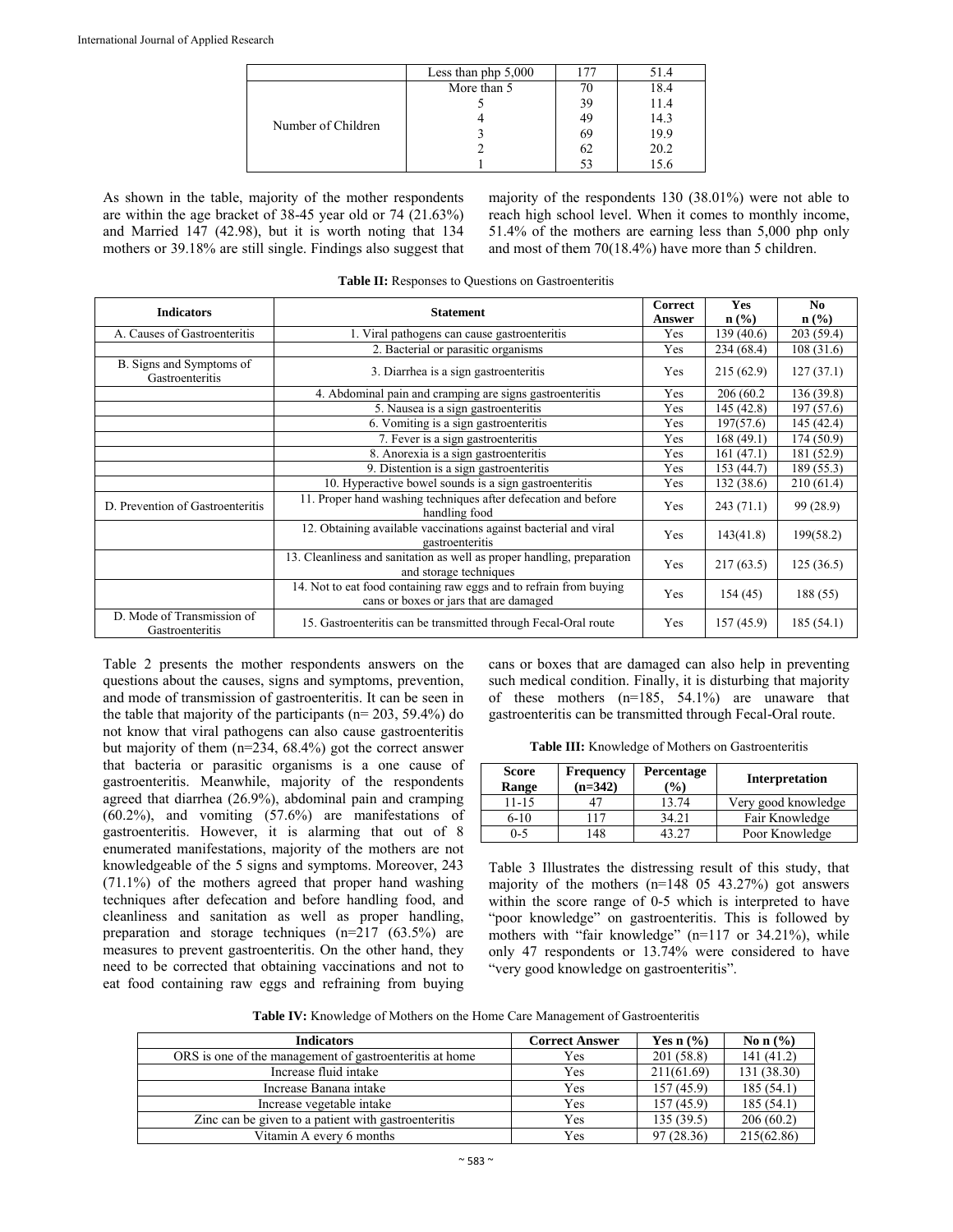It can be gleaned in the table the information obtained from the respondents regarding their knowledge on home care management of gastroenteritis. As reflected on the table, most of the respondents are aware that ORS is one of the management of gastroenteritis at home (n=201, 58.8%) and to increase fluid intake (n=211, 61.69%). However, more than half of the respondents are not aware that increasing banana (54.1%) and vegetable intake (54.1%), giving zinc  $(60.2\%)$ , and vitamin A  $(62.86\%)$  every 6 months are home care management of gastroenteritis.

| Table V: Knowledge on Manifestations of Dehydration |
|-----------------------------------------------------|
|-----------------------------------------------------|

| Indicators                                                  | <b>Correct Answer</b> | Yes $n \frac{6}{6}$ | No n $(\% )$ |
|-------------------------------------------------------------|-----------------------|---------------------|--------------|
| Sunken eves is a manifestation of dehydration               | Yes                   | 194 (56.72)         | 148(43.3)    |
| Poor skin turgor is a manifestation of dehydration          | Yes                   | 142(41.5)           | 200(58.5)    |
| Restless and irritable are manifestations of dehydration    | Yes                   | 124(36.26)          | 218(37.43)   |
| Drinks eagerly or thirsty is a manifestation of dehydration | Yes                   | 22(35.67)           | 220(64.33)   |

Table 5 presents the cumulative scores of the respondents on the question about the manifestations of dehydration. Out of the four manifestations of dehydration, only one manifestation garnered the highest number of mothers who got the correct answer. While, most of the mothers did not know that poor skin turgor (n=200, 58.5%), restless and irritable (n=218, 37.43%) and drinks eagerly or thirsty (n=220, 64.33%) are manifestations of dehydration.

**Table VI:** Respondents who have heard about Oral Rehydration Solution (ORS)

| <b>Indicator</b>                                   | Yes $n$ $\left(\frac{9}{6}\right)$ | No n $(\% )$ |
|----------------------------------------------------|------------------------------------|--------------|
| Have you heard about Oral<br>Rehydrating Solution? | 201 (58.8%)                        | 141 (41.2%)  |

Table 5 shows the number of respondents who have heard about oral rehydration solution. Out of 342 respondents 201 or 58.8% have heard about oral rehydration solution. While, 141 or 41.2% hasn't heard ORS yet.

| Table VII: Respondents' answer on the correct ingredients of Oral Rehydrating Solution |  |  |  |
|----------------------------------------------------------------------------------------|--|--|--|
|                                                                                        |  |  |  |

| Indicator                                                     | <b>Correct answer</b> | $n\left(\frac{0}{0}\right)$ | n(%                              | $\mathbf{n}$ (%) | $\mathbf{n}$ (%) |
|---------------------------------------------------------------|-----------------------|-----------------------------|----------------------------------|------------------|------------------|
| Which among the following is the correct ingredients for ORS? | (Water, Salt & Sugar) | 13(6, 47)                   | $100(49.75)$   88(43.78)   0(0%) |                  |                  |

Table 8 illustrates the respondents' answer on the correct ingredients of oral rehydrating solution. Out of 201 respondents who claimed that they have heard oral rehydrating solution, only 88 mothers or (43.78%) got the correct answer. Majority of the respondents (n=100, 49.75%) answered the option letter B which is water and salt only.

#### **5. Discussions**

This study highlights the result that mothers from marginalized communities have "poor knowledge" on gastroenteritis. This result is consistent to the findings of Bachrach & Gardner on their study in Nepal that mothers demonstrated limited knowledge on gastroenteritis [12]. Though most of them are aware that bacteria and other parasitic organisms can cause gastroenteritis, educating them that viral pathogens can also cause gastroenteritis is necessary. In fact, Rotavirus is the leading cause of severe gastroenteritis in children and it can also infect adults who are exposed to children with the virus [13]. Meanwhile, aside from diarrhea, abdominal pain and cramping, and vomiting, it is vital that mothers should be aware of other manifestations of gastroenteritis such as fever, nausea, anorexia, distention and hyperactive bowel signs. The researchers believe that if only the mothers are aware of these manifestations, early management will then be taken, thus, lessen the chances of increasing the mortality rate of children. Furthermore, prevention of gastroenteritis is necessary to lessen the number of morbidity rate of children that will be affected by gastroenteritis. The findings of this study may prove that the programs of World Health organization and Department of Health have been effective in increasing awareness that proper hand washing techniques after defecation and before handling food, and cleanliness and sanitation as well as proper handling, preparation, and

storage techniques are important measures to prevent gastroenteritis. However, these mothers should be aware that presently, available vaccines are already existing to prevent children from acquiring such condition. This vaccine is called the "rotavirus vaccine". There are two brands of the rotavirus vaccine, the Rota Teq (RV5) and Rotarix (RV1). Both vaccines are given orally, not as a shot. The only difference is the number of doses that need to be given [14]. In addition, not to eat food containing raw eggs and to refrain from buying cans or boxes or jars that are damaged is also an important measure to the prevention. Lastly, it is very alarming that these mothers do not know that gastroenteritis can be transmitted through Fecal-Oral-Route. This result suggests that better education on the mode of transmission of gastroenteritis should also be emphasized.

Mothers and other caregivers play a critical role in the effective management of gastroenteritis by correctly recognizing its manifestations, and taking appropriate action. The result of this study depicts that mothers are aware that ORS and increasing the fluid intake are appropriate actions for managing gastroenteritis at home. These two home care management are helpful in flushing the toxins and in replacing the fluid and electrolyte lost. On the other hand, mothers should be adequately educated that increasing banana which contain little fiber but are high in potassium, an electrolyte that helps with mineral and fluid balance in the body. Furthermore, increasing vegetable intake, giving of zinc and vitamin A every 6 months can also help in managing this illness [15].

Caregivers or mothers are the ones who decide if a child's episode of gastroenteritis warrants a visit to a health facility or if they can manage the episode themselves at home. In this study, is worrisome that majority of the mothers cannot recognize the signs of dehydration. When adequately